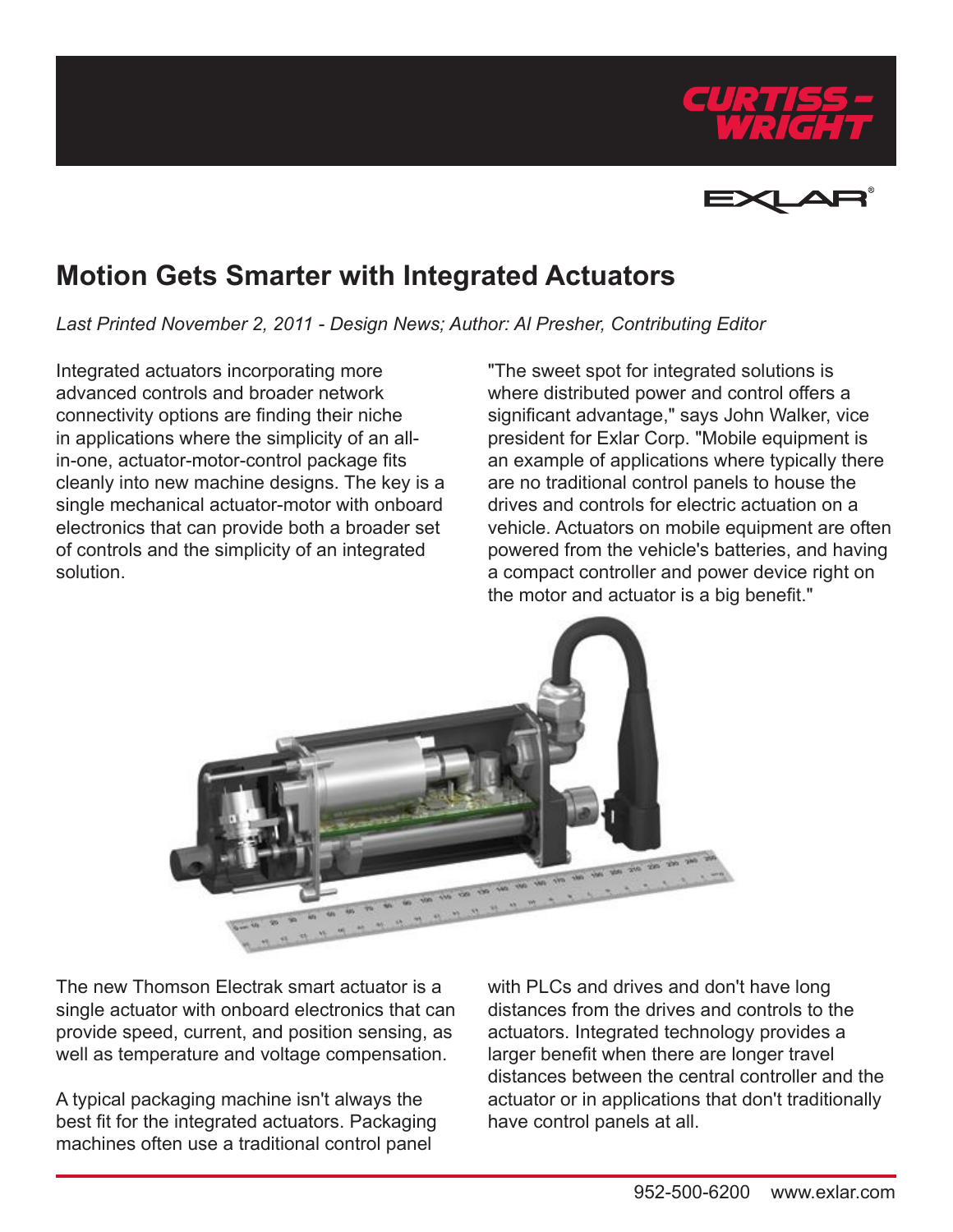Control of independent, single-axis machine functions is an ideal candidate for distributed motion. Traditional hydraulic and pneumatic cylinder applications are inherently standalone, single axis, and provide point-to-point motion. In replacing fluid power solutions with electric linear actuators, coordinated motion is typically less common. These types of standalone, point-topoint applications are well suited for, and often solved with, integrated actuators.

Walker says that developing additional network communication solutions is an important factor for distributed motion products. One of the big advantages of the integrated solutions, compared to traditional servo systems with separate amplifiers, is the elimination of the expensive motor power and feedback cables. Traditional AC or DC power is still required for the distributed solution, and some applications require a multiconductor I/O cable, which is far less expensive.



Additionally, many applications can be controlled solely via network communications and can use simple communication cables. This network is often already distributed throughout the plant, and the user just runs a drop to the integrated motion product. Because the networks are bidirectional, users can send commands to the unit and receive monitoring, status, and diagnostic information over the same connection.

"The application of integrated power and control electronics on motors and actuators is slightly different than traditional plant-based industrial automation," says Walker. "Distributed control and power becomes a bigger advantage for large scale production facilities with more expansive production lines compared to applications on discrete machines."

Automotive production is one example where integrated solutions are effectively applied for functions such as gripping parts and clamping fixtures throughout the assembly process.

These axes of motion are widely distributed throughout the plant and often not conveniently located near an electrical panel containing motion controllers and servo amplifiers. Examples in automotive assembly are clamping for sheet metal welding and frame fixturing. Electric clamps and fixturing throughout an automotive assembly facility are often done using distributed motion products. These solutions do not require discrete panels for servo drives and controls that would consume valuable space in an automotive assembly facility.

The LA36 family of smart actuator products from Linak is used in agricultural equipment like combine harvesters, solar tracking, and building ventilation systems. Customized PCB modules in the actuators make it possible to implement specialized features required in specific industries.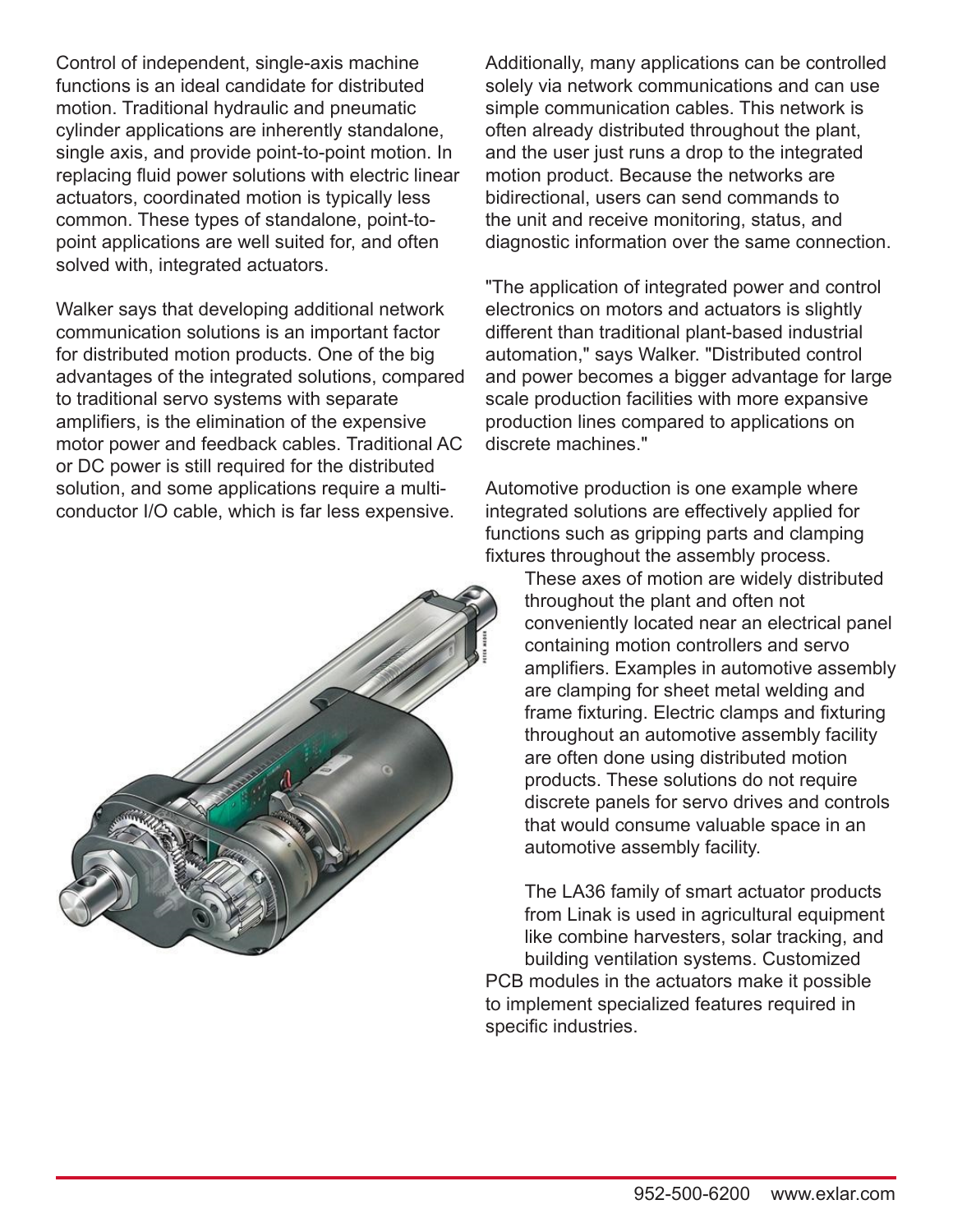Off-highway vehicles, such as agriculture, turf, and construction, are a growing market for smart electric actuation. As these pieces of equipment are becoming more sophisticated, using satellite navigation for example, more sophisticated and smarter operation is required throughout the vehicle, even down to the mechanical actuators and cylinders.

"Being able to use bus communications creates an advantage for these mobile vehicle manufacturers because they can implement a single ECU [engine control unit] instead of multiple single function controllers," says Håkan Persson, product line manager for Thompson Linear Actuators. "Commands can be sent to the actuators for execution and the actuator can provide status information in return, such as position and speed. It can also report on potential safety problems such as an overloaded unit or high temperature conditions."



Persson says that this approach also makes it possible for the vehicle manufacturer to optimize the vehicle cable harness. Larger gauge wires connect directly to the power source and a smaller gauge control cable connects the actuator to the vehicle bus. This reduces the number (and costs) of wires and cables.

Using smart actuators simplifies the control in some ways, but more importantly, it can standardize controls, so that the same control could be used for headlights, fans, or the valves and actuators used on the vehicle. Persson says customers are also standardizing their control systems and using a standard ECU between different types of off-road vehicles, including excavators, loaders, and tractors, reducing costs across different platforms.

"The biggest advantage smart actuators offer mobile off-highway equipment is the ability to piggyback off what the automotive market has already perfected," says Anthony Smith, an electrical engineer for Thomson. "CANbus, LINbus, and those types of communication technologies were originally designed for the automotive market. These technologies facilitate reduced assembly times using simplified connection interfaces while improving the ability for all pieces of the vehicle to run in unison. Mobile off-highway vehicle manufacturers are starting to follow that trend because they can achieve the same benefits."

The Tritex IITM Series actuators from Exlar now include a DC linear unit that incorporates a servo drive, digital position controller, brushless motor, and linear actuator in one compact, sealed package.

"Other smart technology used in these vehicles, such as GPS steering and speed automation, requires everything to be more synchronized. With centralized communication, vehicle motion can be driven at the same time measurements are being taken, ensuring that safe and precise commanded movements are made," he adds.

If you look at the past and how mechanical actuators have been used, standard industrial linear actuators offered just a motor and no controls. As time went on and the technology improved, customers started to add position feedback, limit switches to stop at the ends of stroke, and an H-bridge to control the speed or measure the current.

Persson says that with intelligent actuators, all of those pieces are handled inside the actuator itself. So instead of the customer needing to design a separate control to handle each one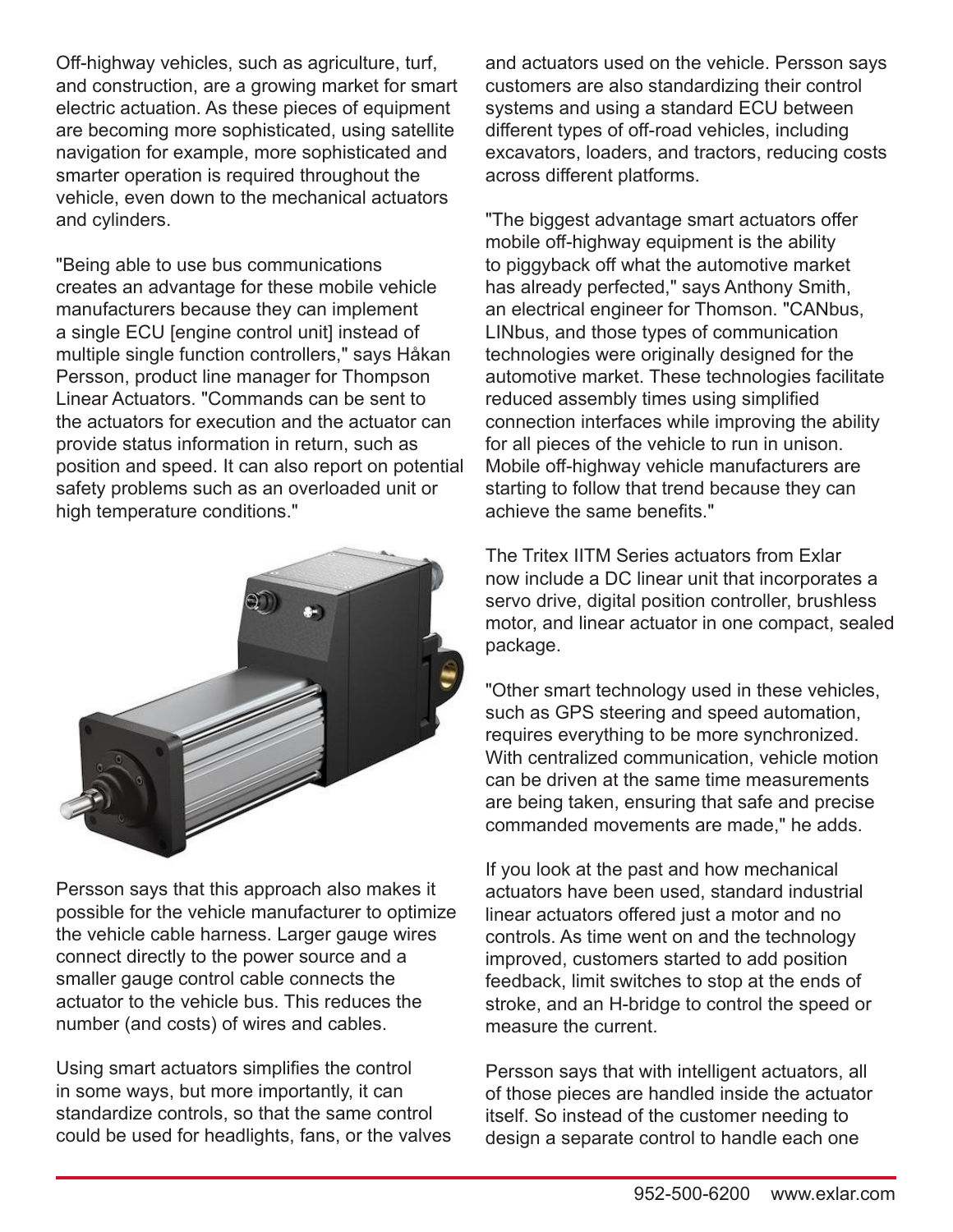of these add-on features, a single actuator with onboard electronics can provide speed, current, and position sensing, as well as temperature and voltage compensation.

"With integrated actuators, because you are often not replacing an existing motion solution, there may not be an existing electrical cabinet for the drive and the desire to add a cabinet or junction box," says Aaron Dietrich, marketing manager for Tolomatic. "An integrated solution alleviates these problems, and eliminates wiring and cables because you don't need a motor power and an encoder cable from the drive to the motor."

He says that integrated products are also starting to incorporate more networking options from RS-485 to Ethernet protocols, which also helps eliminate cabling and wiring and makes solutions a lot cleaner.

"The two big trends are replacing pneumatics and automating manual processes," says Dietrich. "But the price-cost pressures and expectations in these applications are typically very aggressive, so any electric actuator solution has to be very cost effective."

In replacing the pneumatic actuator, valve, flow control, and other functions in a pneumatic system, Dietrich says those axes are typically in the \$100 to \$200 range. And while engineers are willing to pay more, cost is still a major concern. The types of manual processes being automated include hand cranks, slides with locks, or simple hand operations.

One challenge for integrated product application solutions is harsh environments, such as the food and beverage industry, where equipment may be sprayed with water or caustic wash-down. Other specialty or general automation applications have requirements for outdoor operation or other non-factory environments where there are special requirements that make it challenging for onboard designs.

"Integrated product solutions are a growth area for us, and our ERD [product line] is a very lowcost, electric rod style actuator family," says Dietrich. "It looks like a throwaway pneumatic cylinder except that a motor is mounted to the unit."

Tolomatic has launched a drive and stepper motor solution to provide higher levels of motion performance. The focus with its new configurable drive has been on how to make it easy to use with "canned" modes, such as an index-move mode where the drive is commanded via digital I/O and an analog position, allowing the user to provide an analog signal from a PLC. Ethernet connectivity options include Ethernet/IP and Modbus TCP, along with immediate plans to offer a pneumatic mode that allows the drive to replace a pneumatic valve without the need to rewire the system.

"While there will always be demand for electric actuators with simple in and out movements, in applications with more advanced control systems we definitely see a trend towards motion solutions with additional positioning feedback and communication capabilities built directly into the actuator," says Randy Bowman, Techline market manager at Linak US. "Our latest smart actuators are built with a printed circuit board [PCB] inside the actuators and these PCBs can be customized to meet specific customer requirements."

In advanced control systems, like larger offhighway equipment and solar trackers, it is becoming more and more common to use actuators that offer different types of bus communication. Modbus, for example, is typically used in the solar industry, and CANbus and LINbus are both commonplace in the larger mobile vehicle markets. The HVAC and marine industries are also developing standard communication protocols for devices that could include smart actuators.